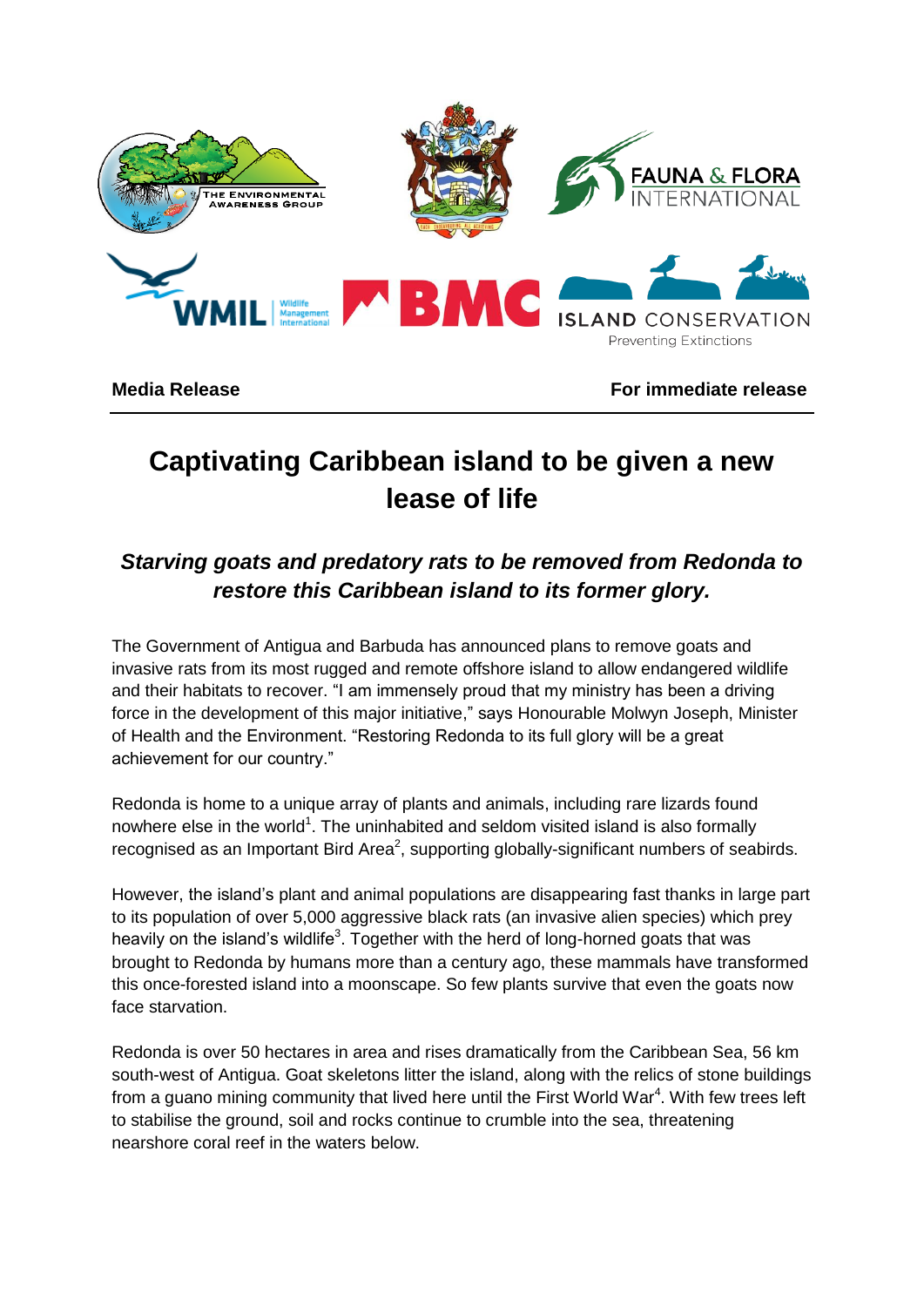"We cannot stand by and watch as a part of our country, part of our history, disappears. We cannot be responsible for decimating animal populations on a regional scale," says local conservationist Natalya Lawrence of the Environmental Awareness Group (EAG).

The Redonda Restoration Programme has been formed by the Antigua & Barbuda Government and EAG in collaboration with partners from the UK (Fauna & Flora International, British Mountaineering Council), USA (Island Conservation) and New Zealand (Wildlife Management International Ltd).

One of the first steps will be to capture and move the remaining goats to Antigua, where they will be cared for by the Department of Agriculture.

"The goats are starving to death on Redonda and must be removed for their own sake," explains Astley Joseph, Deputy Director of the Department of Agriculture. "We believe it is important to rescue this rare breed because it could have useful drought-adapted genes that would benefit other herds on Antigua and elsewhere."

Rats will then be eradicated using a rodenticide bait that has previously been used to restore more than 20 other Caribbean islands without harming native wildlife. This is scheduled to be completed by mid-2017.

"We and other international organisations have offered our support because we recognise that this is a very challenging yet globally important initiative" says Sophia Steele, Eastern Caribbean Project Coordinator at Fauna & Flora International. "Recent studies have identified Redonda as the most important island to restore in the Eastern Caribbean due to its Critically Endangered wildlife and the high probability of lasting success."

The new programme is funded by the UK Government's Darwin Initiative, the National Fish and Wildlife Foundation, the Taurus Foundation and private sponsors. Additional technical and in-kind support is being provided by Caribbean Helicopters and Syngenta Crop Protection AG.

Dr Helena Jeffery Brown of the Department of the Environment says, "Antiguans and Barbudans will be proud as Redonda becomes a role model for regional biodiversity conservation. This will be yet another example of how this country is proactive in meeting the national and international commitments it has made to conserve biodiversity."

Antigua and Barbuda has a wealth of experience and success under the ongoing Offshore Islands Conservation Programme which has, since 1995, removed rats and other invasive pests from 15 islets closer to Antigua in the North East Marine Management Area. This has saved the Antiguan racer – once the world's rarest known snake – from extinction, and enabled an incredible recovery of other native animals and plants<sup>5</sup>. Many tens of thousands of residents and tourists now visit and enjoy Antigua's pest-free islands every year.

"I am most excited to see the progression of recovery on Redonda once the threat of invasive species is removed," says local biologist Andrea Otto, who will be part of the research team documenting the recovery process. "I want to see which types of vegetation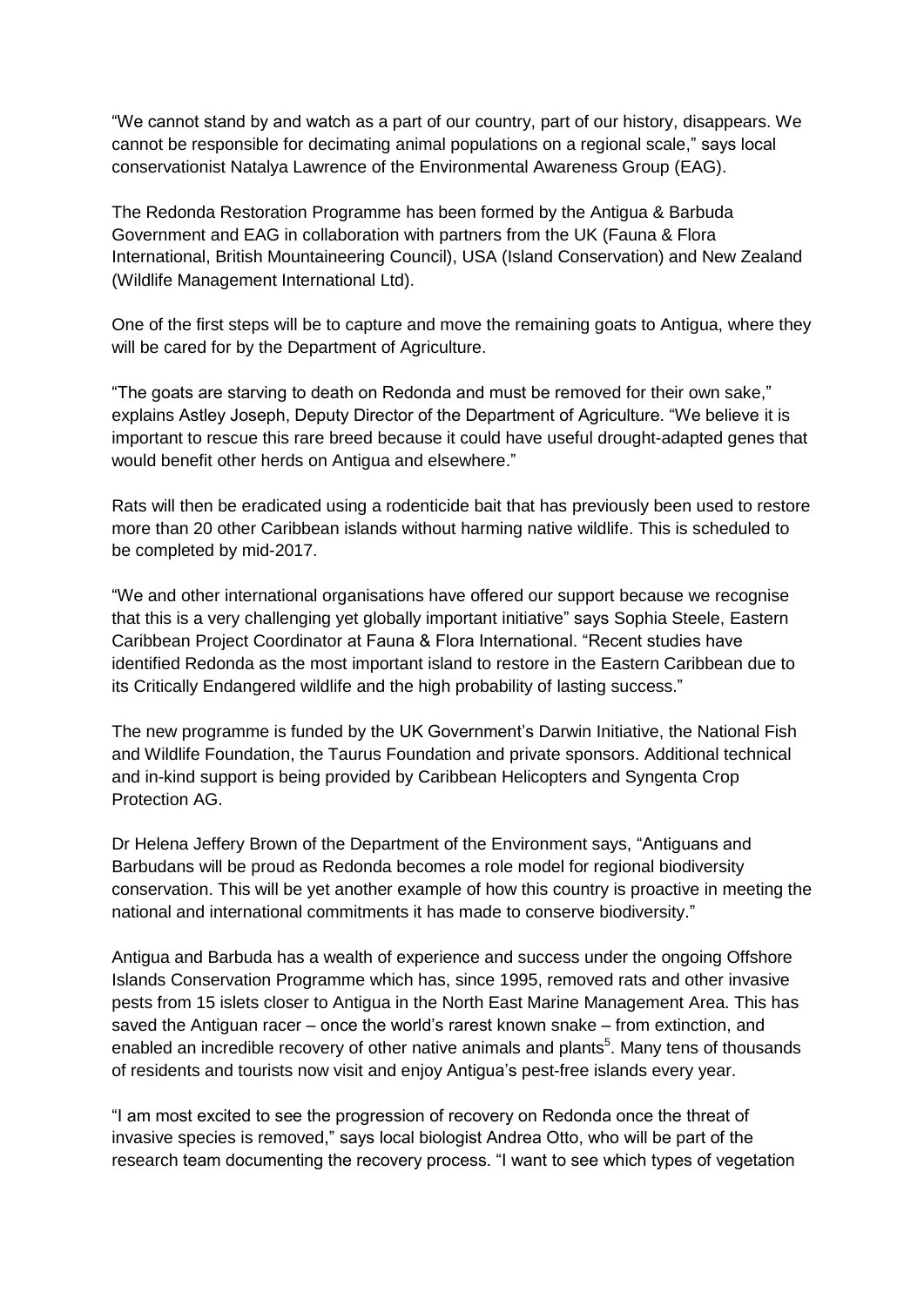spring up first and which birds return. From what we have seen on the smaller islands we have restored, the transformation will be incredible."

**- END -**

# **High resolution images are available upon request. For more information and interviews, please contact:**

### **Sarah Rakowski**

Communications Manager, Fauna & Flora International Tel: +44 (0)1223 747 659 | [sarah.rakowski@fauna-flora.org](mailto:sarah.rakowski@fauna-flora.org)

## **Notes to editors:**

- Redonda harbours a number of endemic species that occur nowhere else in the world, including at least five species of reptiles, such as the Redonda ground dragon (*Ameiva atrata*). In 2015 all of the surviving reptile species were evaluated by IUCN as Critically Endangered, meaning they face an extremely high risk of extinction in the wild.
- $2$  Important Bird Areas are designated based on internationally agreed criteria and represent areas that hold the greatest significance for conservation of the world's birds. See [http://www.birdlife.org/worldwide/programmes/sites-habitats-ibas.](http://www.birdlife.org/worldwide/programmes/sites-habitats-ibas) Redonda has regionally- and globally-significant colonies of seabirds, including brown boobies, masked boobies, red‐footed boobies, magnificent frigate birds and red-billed tropicbirds.
- <sup>3</sup> The black or ship rats (*Rattus rattus*) that occupy Redonda are among the largest recorded members of this species, and have been observed hunting and killing the island's lizards and seabirds. Diet analyses have shown they also consume large quantities of plants and invertebrates.
- <sup>4</sup> Christopher Columbus named the island in 1493 and claimed it for Spain. Redonda was later transferred to the British Crown and around 7,000 tonnes of seabird guano was harvested annually from 1865 to 1914. It is believed that rats were introduced to the island during this period. The mining community was disbanded during World War I, after which the island was uninhabited. In 1967, Redonda became a dependency of Antigua & Barbuda.
- <sup>5</sup>The islands restored by the Offshore Islands Conservation Programme in Antigua's North East Marine Management Area support significantly higher densities of native plants, invertebrates and vertebrate animals than islands that still have rats. The recovery of Caribbean wildlife can be remarkably swift. For example, after removing black rats from Pelican Island in 2014, seabirds that had been absent for decades returned within the same year and the island's rare and endemic lizards more than doubled within 18 months.